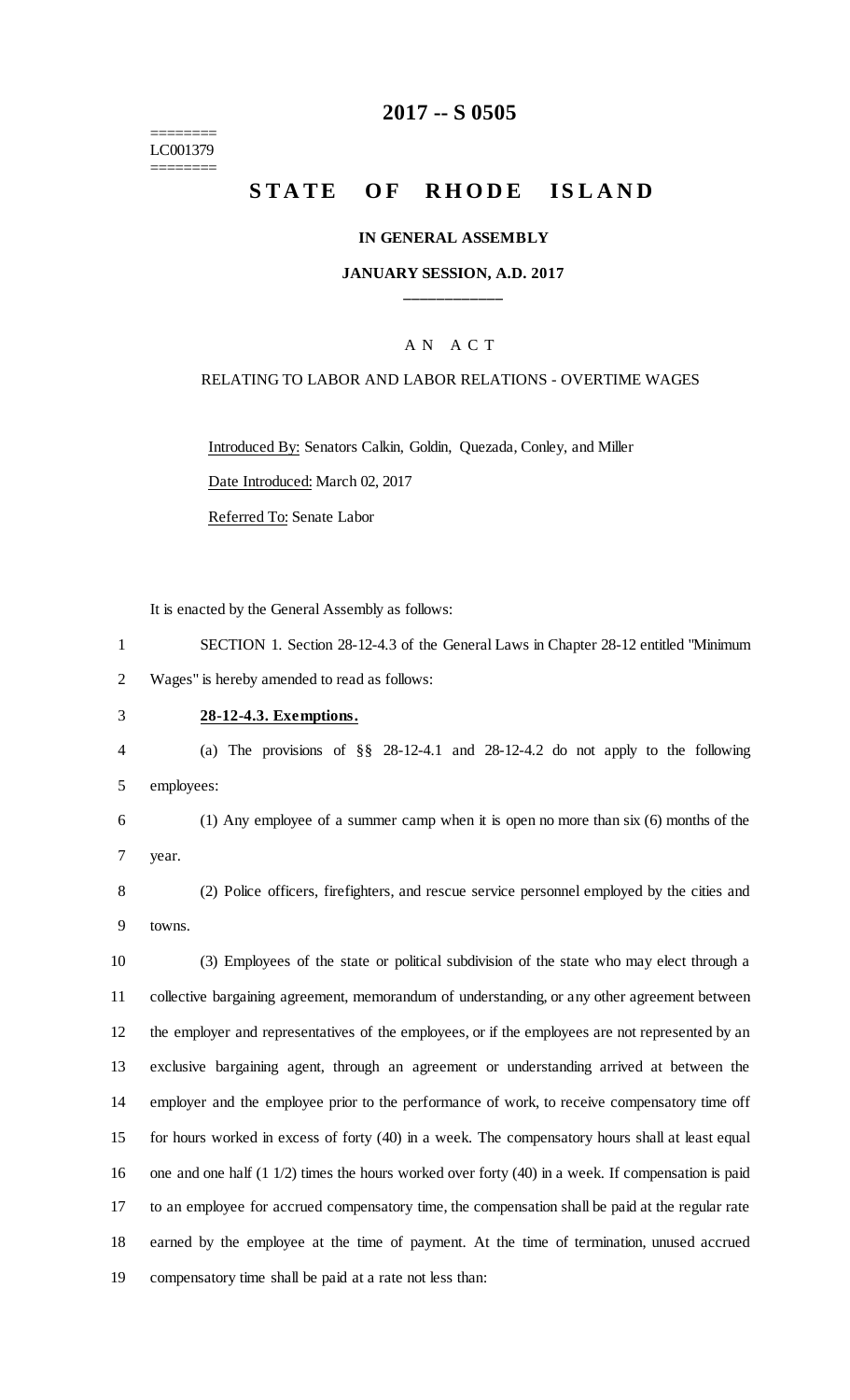(i) The average regular rate received by the employee during the last three (3) years of the employee's employment, or

(ii) The final regular rate received by the employee, whichever is higher.

 (4) Any employee employed in a bona fide executive, administrative, or professional capacity, as defined by the Fair Labor Standards Act of 1938, 29 U.S.C. § 201 et seq., compensated for services on a salary basis of not less than two hundred dollars (\$200) one thousand thirty-six dollars (\$1,036) per week, and beginning on January 1, 2020, and every year thereafter, on an updated salary basis of not less than the fortieth percentile of weekly earnings of full-time nonhourly workers in the Northeast Census Region in the second quarter of the year preceding the update as published by the Bureau of Labor Statistics.

 (5) Any employee as defined in subparagraph (a)(4) of this section unless the wages of the employee, if computed on an hourly basis, would violate the applicable minimum wage law.

 (6) Any salaried employee of a nonprofit national voluntary health agency who elects to receive compensatory time off for hours worked in excess of forty (40) hours per week.

 (7) Any employee, including drivers, driver's helpers, mechanics, and loaders of any motor carrier, including private carriers, with respect to whom the U.S. secretary of transportation has power to establish qualifications and maximum hours of service pursuant to the provisions of 49 U.S.C. § 3102.

 (8) Any employee who is a salesperson, parts person, or mechanic primarily engaged in the sale and/or servicing of automobiles, trucks or farm implements, and is employed by a non- manufacturing employer primarily engaged in the business of selling vehicles or farm implements to ultimate purchasers, to the extent that the employers are exempt under the federal Wage-Hour and Equal Pay Act, 29 U.S.C. § 201 et seq. and 29 U.S.C. § 213(b)(10); provided, that the employee's weekly, bi-weekly, or monthly actual earnings exceed an amount equal to the employee's basic contractual hourly rate of pay times the number of hours actually worked plus the employee's basic contractual hourly rate of pay times one-half (1/2) the number of hours actually worked in excess of forty (40) hours per week.

 (9) Any employee employed in agriculture; however, this exemption applies to all agricultural enterprises that produce greenhouse crops, fruit and vegetable crops, herbaceous crops, sod crops, viticulture, viniculture, floriculture, feed for livestock, forestry, dairy farming, aquaculture, the raising of livestock, furbearing animals, poultry and eggs, bees and honey, mushrooms, and nursery stock. This exemption also applies to nursery workers.

 (10) Any employee of an air carrier subject to the provisions of title 45 U.S.C. § 181 et seq., of the Railway Labor Act when the hours worked by such employee in excess of forty (40)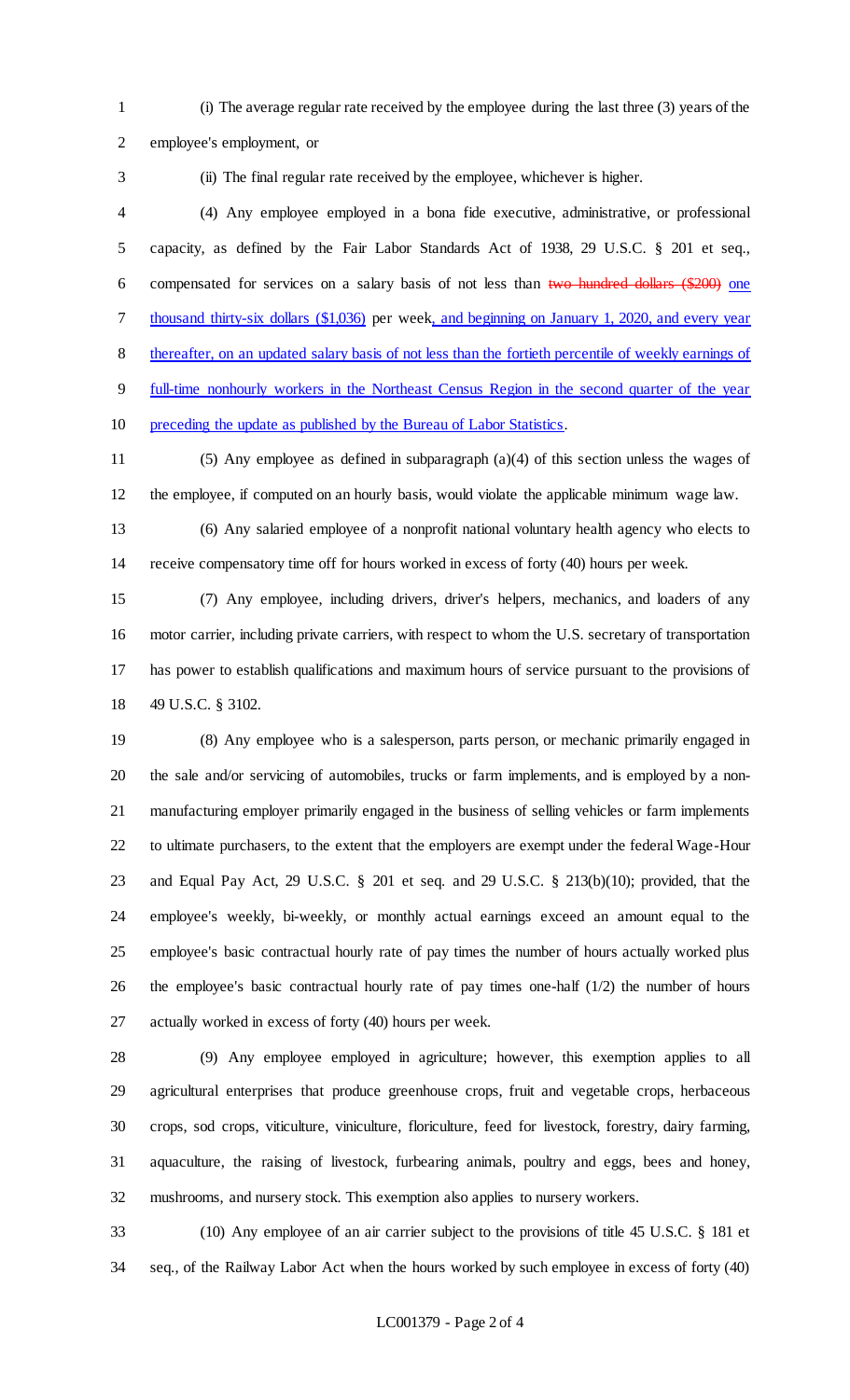- 1 in a work week are not required by the air carrier, but are arranged through a voluntary agreement
- 2 among employees to trade scheduled work hours.
- 3 (b) Nothing in this section exempts any employee who under applicable federal law is
- 4 entitled to overtime pay or benefits related to overtime pay.
- 5 SECTION 2. This act shall take effect upon passage.

======== LC001379 ========